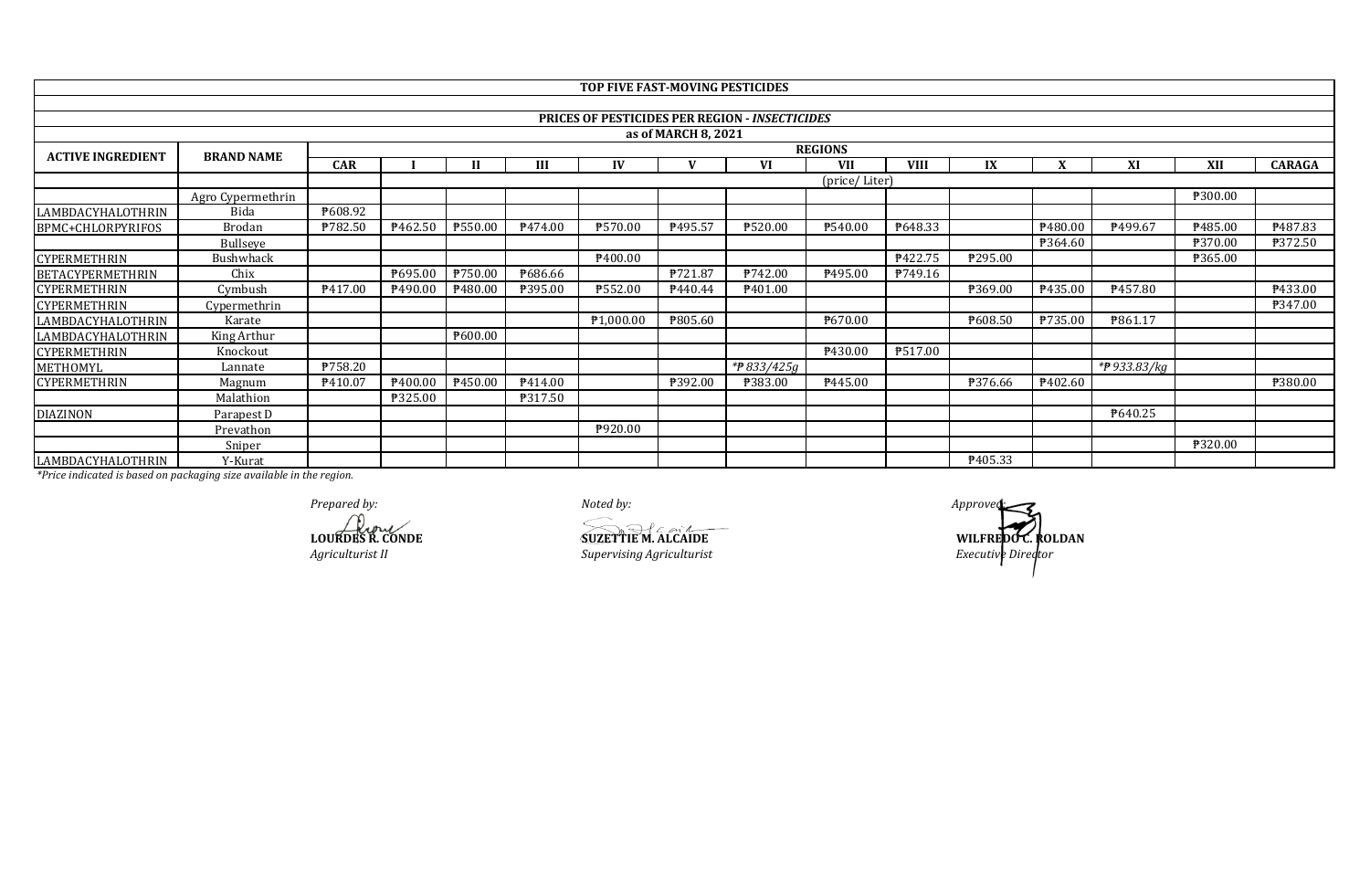|                           |                      |            |           |                |           |                        |                     | <b>PRICES OF PESTICIDES PER REGION - HERBICIDES</b> |                     |                        |                |                     |         |                       |               |
|---------------------------|----------------------|------------|-----------|----------------|-----------|------------------------|---------------------|-----------------------------------------------------|---------------------|------------------------|----------------|---------------------|---------|-----------------------|---------------|
|                           |                      |            |           |                |           |                        | as of MARCH 8, 2021 |                                                     |                     |                        |                |                     |         |                       |               |
| <b>ACTIVE INGREDIENT</b>  | <b>BRAND NAME</b>    |            |           |                |           |                        |                     | <b>REGIONS</b>                                      |                     |                        |                |                     |         |                       |               |
|                           |                      | <b>CAR</b> |           | $\mathbf{I}$   | III       | IV                     | $\mathbf{V}$        | <b>VI</b>                                           | <b>VII</b>          | <b>VIII</b>            | IX             | X                   | XI      | <b>XII</b>            | <b>CARAGA</b> |
|                           |                      |            |           |                |           |                        |                     |                                                     | (price/Liter)       |                        |                |                     |         |                       |               |
| 2,4-D IBE                 | 2-4D Ester           |            |           |                | ₱300.00   | P450.00                | ₱338.71             |                                                     | ₱340.00             | P391.66                |                |                     | ₱329.50 |                       | ₱308.50       |
|                           | 24 <sub>D</sub>      |            | ₱300.00   |                |           |                        |                     |                                                     |                     |                        | ₱255.00        |                     |         |                       | P280.00       |
| <b>BUTACHLOR+PROPANIL</b> | Advance              |            |           |                |           |                        |                     | ₱627.00                                             |                     |                        |                |                     | ₱690.20 | ₱980.00               |               |
|                           | Agro Bonds           |            |           |                |           |                        |                     |                                                     |                     |                        |                |                     |         | ₱480.00               |               |
|                           | Clear-out            | P343.29    | ₱345.00   | ₱380.00        |           |                        |                     |                                                     |                     |                        |                |                     | P455.00 | ₱1,002 /gal           |               |
| <b>GLYPHOSATE IPA</b>     | <b>Ground Plus</b>   |            |           |                |           |                        |                     |                                                     |                     |                        | ₱912.33/gal    | ₱293.00             | ₱305.33 | $\frac{1}{2}980$ /gal | ₱323.33       |
| 2,4-D AMINE               | Hedonal              |            |           |                |           |                        | P408.17             |                                                     |                     |                        |                |                     |         |                       |               |
| BUTACHLOR+PROPANIL        | Hero                 |            |           |                |           |                        |                     |                                                     | ₱590.00             | ₱699.00                |                |                     |         |                       |               |
|                           | Machete              | ₱565.42    | ₱500.00   |                | ₱567.50   | ₱700.00                | P654.79             |                                                     |                     | ₱677.33                |                |                     |         |                       | ₱638.00       |
| <b>GLYPHOSATE IPA</b>     | Mower                |            |           |                |           |                        |                     | P415.00                                             | P415.00             |                        |                |                     |         |                       |               |
| <b>BISPYRIBAC SODIUM</b>  | Nominee              |            |           |                |           | $\overline{P1,650.00}$ |                     | P <sub>1</sub> ,132.00                              |                     | P1,063.33              |                |                     |         |                       |               |
| FLUAZIFOP-P-BUTYL         | Onecide              |            | P1.100.00 |                |           |                        |                     |                                                     |                     |                        |                |                     |         |                       |               |
|                           | Pmax                 |            |           | ₱350.00        |           |                        |                     |                                                     |                     |                        |                |                     |         |                       |               |
| PYRIBENZOXIM              | Pyanchor             |            |           |                | ₱1,240.00 |                        |                     | ₱870/500ml                                          |                     |                        |                |                     |         |                       |               |
| PYRIBENZOXIM+CYHALOF      |                      |            |           |                |           |                        |                     |                                                     |                     |                        |                |                     |         |                       |               |
| <b>OP BUTYL</b>           | Pyanchor Ultra       |            |           |                |           |                        | ₱1,430.96           |                                                     |                     | P <sub>1</sub> ,471.00 |                |                     |         |                       |               |
|                           | Roque                |            |           |                |           |                        |                     |                                                     |                     |                        |                | ₱586.25             |         |                       | P650.00       |
| <b>GLYPHOSATE IPA</b>     | Round up             | ₱407.73    | P413.33   |                | P440.00   | ₱420.00                |                     |                                                     |                     |                        | $f{1,}425/gal$ | P <sub>401.60</sub> | P435.67 | $f{P}1.390/aal$       |               |
|                           | Save Time            |            |           | <b>P350.00</b> |           |                        |                     |                                                     |                     |                        |                |                     |         |                       |               |
|                           | <b>Sharp Shooter</b> |            |           |                | P463.33   |                        |                     |                                                     |                     |                        | ₱380.00        |                     |         |                       |               |
| <b>PRETILACHLOR</b>       | Sofit 300 EC         |            |           |                |           | ₱980.00                | ₱952.17             | ₱938.00                                             | ₱930.00             |                        |                |                     |         |                       |               |
| <b>GLYPHOSATE IPA</b>     | Spitfire             | ₱337.60    |           | ₱350.00        |           |                        |                     |                                                     |                     |                        |                |                     |         |                       |               |
| <b>GLYPHOSATE IPA</b>     | Tekweed              |            |           |                |           |                        |                     |                                                     | P <sub>460.00</sub> |                        |                |                     |         |                       |               |
| <b>GLYPHOSATE IPA</b>     | Todo Max             |            |           |                |           |                        |                     |                                                     |                     |                        | ₱280.00        | P291.66             |         |                       |               |
| <b>GLYPHOSATE IPA</b>     | Triple 8             |            |           | ₱350.000       |           |                        |                     |                                                     |                     |                        |                | P343.60             |         |                       |               |

*Prepared by: Noted by: Approved:*

**LOURDES R. CONDE SUZETTIE M. ALCAIDE**

*Agriculturist II Supervising Agriculturist Executive Director*

**WILFREDO C. ROLDAN**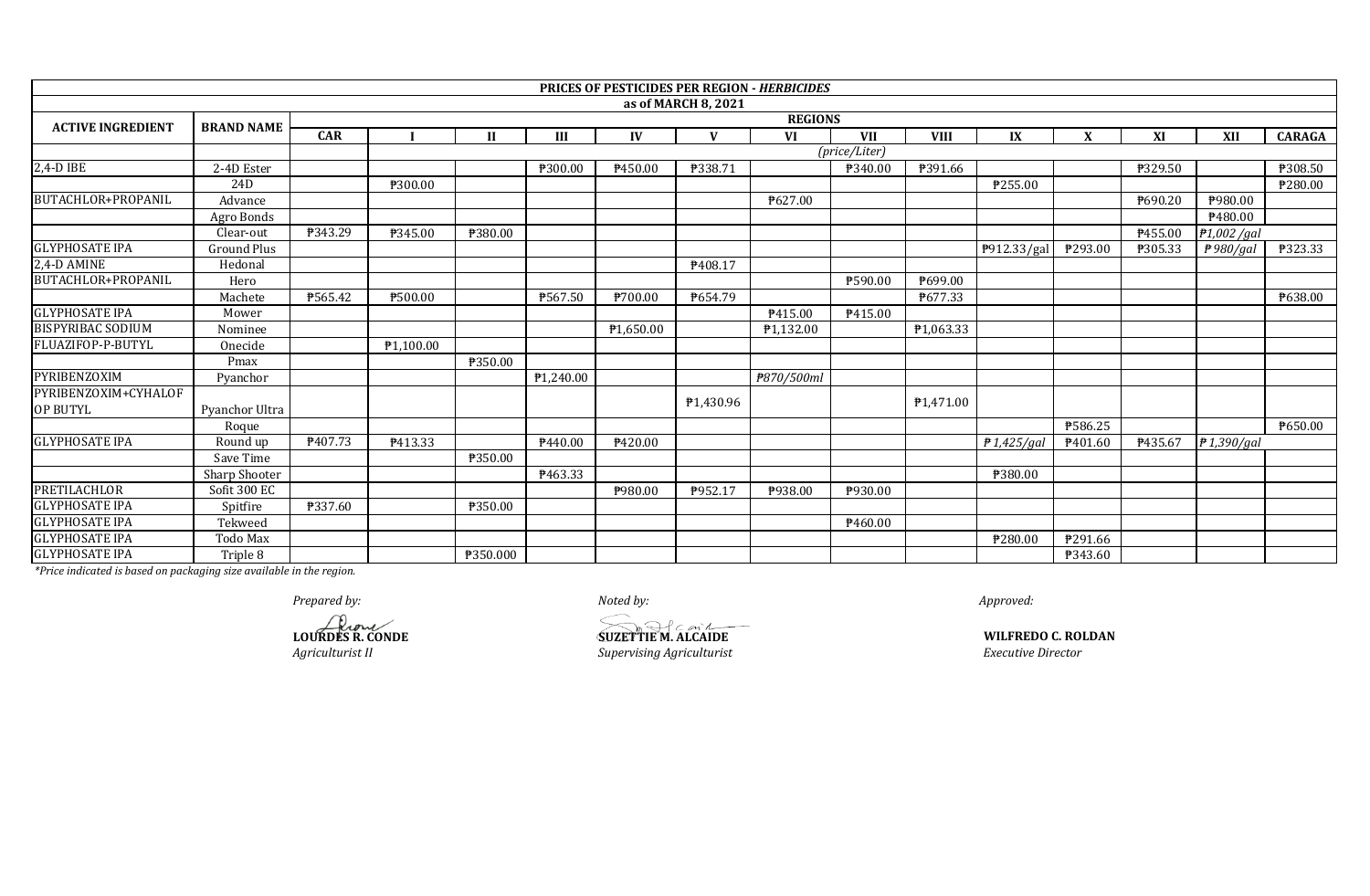|                                         |                   |            |             |             |         |           | <b>PRICES OF PESTICIDE PER REGION - FUNGICIDES</b> |            |                |             |                       |         |           |             |                |
|-----------------------------------------|-------------------|------------|-------------|-------------|---------|-----------|----------------------------------------------------|------------|----------------|-------------|-----------------------|---------|-----------|-------------|----------------|
|                                         |                   |            |             |             |         |           | as of MARCH 8, 2021                                |            |                |             |                       |         |           |             |                |
| <b>ACTIVE INGREDIENT</b>                | <b>BRAND NAME</b> |            |             |             |         |           |                                                    |            | <b>REGIONS</b> |             |                       |         |           |             |                |
|                                         |                   | <b>CAR</b> |             | H           | Ш       | IV        |                                                    | VI         | <b>VII</b>     | <b>VIII</b> | IX                    | X       | XI        | XII         | <b>CARAGA</b>  |
|                                         |                   |            |             |             |         |           |                                                    |            | (price/kg.)    |             |                       |         |           |             |                |
|                                         | Antracole         |            |             |             | P600.00 |           |                                                    | ₱750.00    | P650.00        |             |                       | P400.00 |           | P630.00     | P661.50        |
| <b>THIOPHANATE METHYL</b>               | Armor             |            | ₱295/250ml  |             |         |           |                                                    |            |                |             |                       |         |           |             |                |
| DIFENOCONAZOLE+<br>PROPICONAZOLE        | Armure            |            |             | *#780/250ml |         |           | *#660.78/250 ml                                    |            |                |             |                       |         |           |             |                |
| <b>BENOMYL</b>                          | Benomax           |            |             | *#180/100g  |         |           |                                                    |            |                |             |                       |         |           |             |                |
| CHLOROTHALONIL                          | Daconil           |            |             |             |         |           |                                                    |            |                |             |                       |         | ₱908.00   | *#890/L     |                |
| MANCOZEB                                | Dithane           | ₱609.63    | ₱520.00     | P650.00     | ₱550.00 | ₱650.00   | P584.77                                            | *#253/250g | P640.00        |             | P500.00               | ₱560.00 | ₱556.83   | P560.00     | <b>P543.50</b> |
| <b>THIOPHANATE METHYL</b>               | Fungitox          |            |             |             |         |           |                                                    |            |                |             |                       |         | ₱770.00   |             |                |
| <b>BENOMYL/ MANCOZEB</b>                | Fungufree         |            |             |             |         |           | P394.17                                            |            |                |             |                       |         |           |             |                |
| <b>COPPER HYDROXIDE</b>                 | Funguran          | ₱719.63    | P650.00     | P695.00     | ₹685.00 |           | P702.50                                            |            |                | P675.00     |                       | ₱662.50 |           |             |                |
| <b>COPPER HYDROXIDE</b>                 | Funguran OH       |            |             |             |         | ₱800.00   |                                                    | P672.00    |                |             |                       |         |           |             |                |
| MANCOZEB                                | Ganazeb           |            |             |             |         |           |                                                    |            |                |             |                       |         |           |             | P495.00        |
| <b>COPPER HYDROXIDE</b>                 | Kocide            |            |             | P1.060.00   |         | ₱1,050.00 |                                                    |            | ₱980.00        | ₱970.00     | P965.00               | P926.66 |           |             | P1,025.50      |
|                                         | Manager           | ₱557.29    |             |             |         |           |                                                    | ₱500.00    | ₱562.50        |             |                       |         |           |             |                |
| MANCOZEB                                | Mancozeb          |            |             |             | ₱375.00 |           |                                                    |            |                |             | P384.00               |         |           |             |                |
| <b>MANCOZEB</b>                         | Manzate           |            |             |             | ₱500.00 |           | ₱392.92                                            |            | P465.00        |             | P421.00               | P489.60 | ₹462.40   |             |                |
| DIFENOCONAZOLE                          | Montana           |            | *#950/500ml |             |         |           |                                                    |            |                |             |                       |         |           |             |                |
| TEBUCONAZOLE+<br><b>TRIFLOXYSTROBIN</b> | Nativo            |            |             |             |         |           |                                                    |            |                | ₱700.00     |                       |         |           |             |                |
| <b>CUPROUS OXIDE</b>                    | Nordox            |            |             |             |         | P1,550.00 |                                                    |            |                | P1,650.00   |                       |         |           |             |                |
| <b>MANCOZEB</b>                         | Redeem            |            |             |             |         |           |                                                    |            |                | P395.50     |                       |         |           |             |                |
| DIFENOCONAZOLE                          | Score             |            | *#770/250ml |             |         |           |                                                    |            |                |             |                       |         |           | *#660/250ml |                |
|                                         | Tango             |            |             |             |         | P1,900.00 |                                                    |            |                |             | P <sub>1,200.00</sub> |         |           |             | P980.00        |
| <b>THIOPHANATE METHYL</b>               | Topsin            |            |             |             |         |           |                                                    | ₱300.00    |                |             |                       |         | P1,225.50 |             |                |
| MANCOZEB                                | Torogi Blue       | ₱585.34    |             |             |         |           |                                                    |            |                |             |                       |         |           |             |                |
| <b>MANCOZEB</b>                         | Wallop            |            |             |             |         |           |                                                    |            |                |             |                       |         |           | ₱375.00     |                |

*Prepared by: Noted by: Approved:*

**Agriculturist II CONDE**<br>*Agriculturist II Supervising Agriculturist* 

**LOURDES R. CONDE SUZETTIE M. ALCAIDE**

**WILFREDO C. ROLDAN**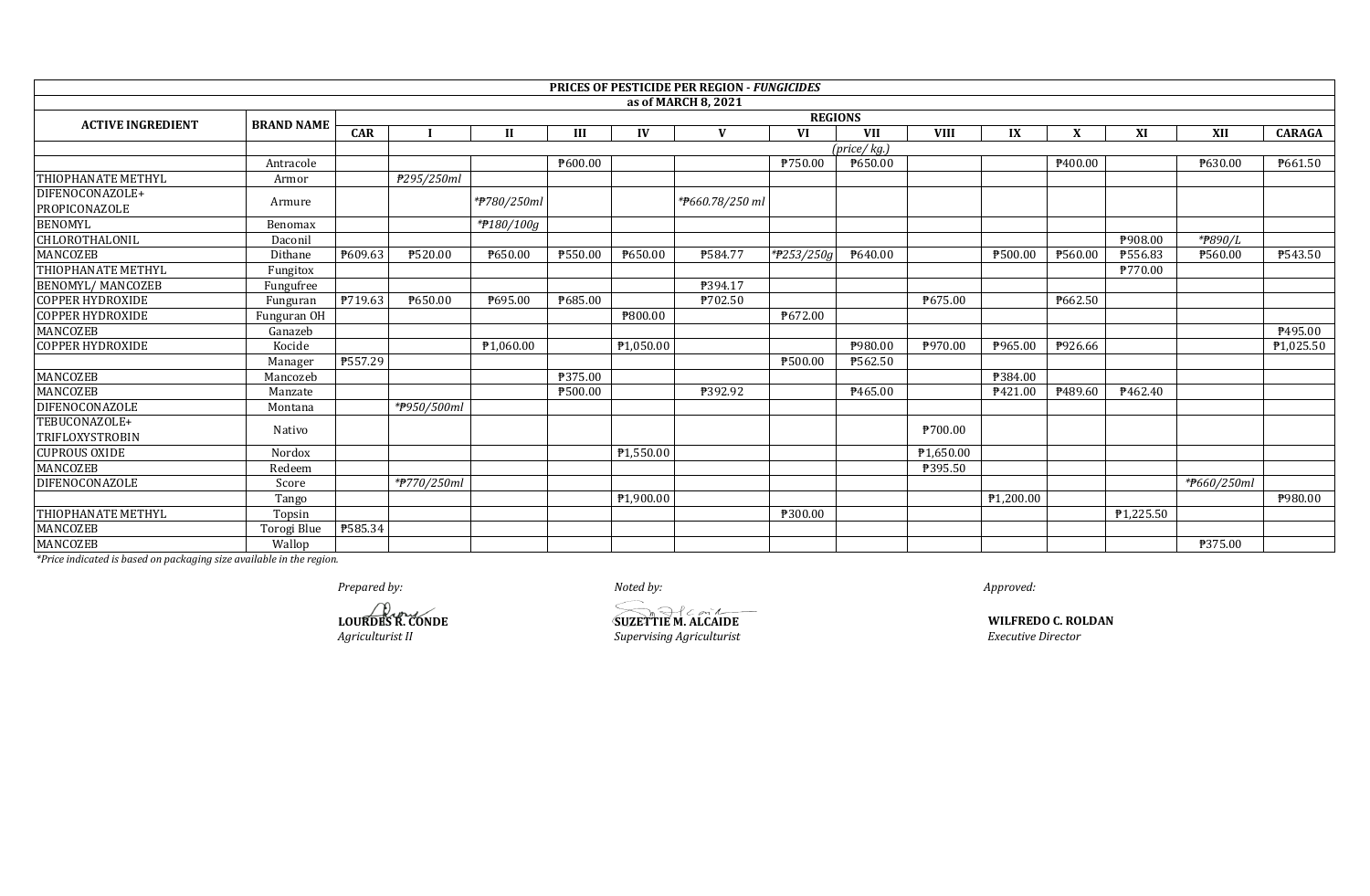|                                                              |                   |         |                          |                  |           |             | <b>PRICES OF PESTICIDE PER REGION - MOLLUSCICIDES</b> |           |                |                        |                           |                           |            |                       |                         |
|--------------------------------------------------------------|-------------------|---------|--------------------------|------------------|-----------|-------------|-------------------------------------------------------|-----------|----------------|------------------------|---------------------------|---------------------------|------------|-----------------------|-------------------------|
|                                                              |                   |         |                          |                  |           |             | as of MARCH 8, 2021                                   |           |                |                        |                           |                           |            |                       |                         |
| <b>ACTIVE INGREDIENTS</b>                                    | <b>BRAND NAME</b> |         |                          |                  |           |             |                                                       |           | <b>REGIONS</b> |                        |                           |                           |            |                       |                         |
|                                                              |                   | CAR     |                          | $\mathbf{H}$     | Ш         | IV          |                                                       | VI        | <b>VII</b>     | <b>VIII</b>            | IX                        | X                         | XI         | XII                   | <b>CARAGA</b>           |
|                                                              |                   |         |                          |                  |           |             |                                                       |           | (price/kg.)    |                        |                           |                           |            |                       |                         |
| NICLOSAMIDE & NICLOSAMIDE<br><b>ETHANOLAMINE SALT</b>        | Bayluscide        |         | * <del>P</del> 85/sachet | *#1,080/L        | *#1,099/L | *#1,230/L   | *#1,101.21/L                                          |           |                | P <sub>1,250.00</sub>  | *#1,042.00/L              | *#1,093.2/L   *#1,099.2/L |            | *P545.00/L            | *#1,188.16/L            |
| METALDEHYDE                                                  | Bayonet           | ₱279.00 |                          |                  | P295.00   | ₱300.00     | ₱286.23                                               | P271.00   | ₹297.50        | ₱299.58                | ₹257.50                   | P294.33                   |            | <b>\\$280.00</b>      |                         |
|                                                              | Cimarron          |         |                          |                  |           |             |                                                       | ₱908.00   | *#90/35g       | ₹835.55                |                           | <b>P765.00</b>            |            |                       |                         |
| NICLOSAMIDE & NICLOSAMIDE<br><b>ETHANOLAMINE SALT</b>        | Hit               |         | * <del>P</del> 90/35g    | <b>\\$885.00</b> |           | *#900/350g  | *P891.25/350g                                         |           | *#105/35g      | P847.50                | ₱250.00                   |                           |            |                       |                         |
| NICLOSAMIDE ETHANOLAMINE SALT                                | Laser             |         |                          | ₱850.00          |           |             |                                                       |           |                |                        |                           |                           |            |                       |                         |
| NICLOSAMIDE ETHANOLAMINE SALT                                | Maskada           |         |                          |                  |           |             |                                                       |           |                |                        |                           |                           |            |                       | ₱945.00                 |
|                                                              | Maso              |         |                          |                  |           |             |                                                       | *P943/box |                |                        |                           |                           |            |                       |                         |
| METALDEHYDE, NICLOSAMIDE, &<br>NICLOSAMIDE ETHANOLAMINE SALT | Moluxide          |         |                          |                  |           |             |                                                       |           |                |                        |                           |                           | ₱775.00    |                       |                         |
| NICLOSAMIDE ETHANOLAMINE SALT                                | Niclomax          |         |                          |                  | ₱785.00   | *P830/L     | *#841.86/350g                                         |           |                |                        |                           |                           |            |                       |                         |
|                                                              | Padan             |         |                          |                  |           |             |                                                       |           |                |                        |                           |                           | *P934.63/L |                       |                         |
| NICLOSAMIDE & NICLOSAMIDE<br><b>ETHANOLAMINE SALT</b>        | Parakuhol         |         |                          |                  |           |             |                                                       |           |                |                        | *#725/350g                | * <del>P</del> 943/L      | *#785.8/L  | * <del>P</del> 70/35g | * <del>P</del> 837.66/L |
| NICLOSAMIDE ETHANOLAMINE SALT                                | Shatter           |         |                          |                  |           |             |                                                       |           | $*P117/35g$    |                        |                           |                           |            |                       | P <sub>1,160.50</sub>   |
|                                                              | Snailmate         |         |                          |                  |           | *#850/350 g |                                                       |           |                |                        |                           |                           |            |                       |                         |
| METALDEHYDE, NICLOSAMIDE, &<br>NICLOSAMIDE ETHANOLAMINE SALT | Snailkill         | P235.33 | P240.00                  |                  | P260.00   |             |                                                       |           |                |                        | P249.33                   |                           |            |                       |                         |
| <b>NICLOSAMIDE ETHANOLAMINE SALT</b>                         | Surekill          |         | *#102.5/35g              | *#980/box        | *#120/35g |             | *#1,049/350g                                          | *#968/box | *#128/35g      | P <sub>1</sub> ,086.77 |                           |                           | P948.00    | *#950/350g            | $*P1,046.8/b$ ox        |
| NICLOSAMIDE ETHANOLAMINE SALT                                | Tagluscide        |         |                          | ₱800.00          |           |             |                                                       |           |                |                        | * <del>P</del> 872.5/350g |                           |            |                       |                         |
| METALDEHYDE                                                  | Thump             |         |                          |                  |           |             |                                                       | ₱225.00   |                |                        |                           | ₱259.00                   |            | ₱285.00               |                         |

Prepared by:

LOURDES R. CONDE Agriculturist II

Noted by:

**SUZETTIE M. ALCAIDE** Supervising Agriculturist

Approved:

**WILFREDO C. ROLDAN Executive Director**